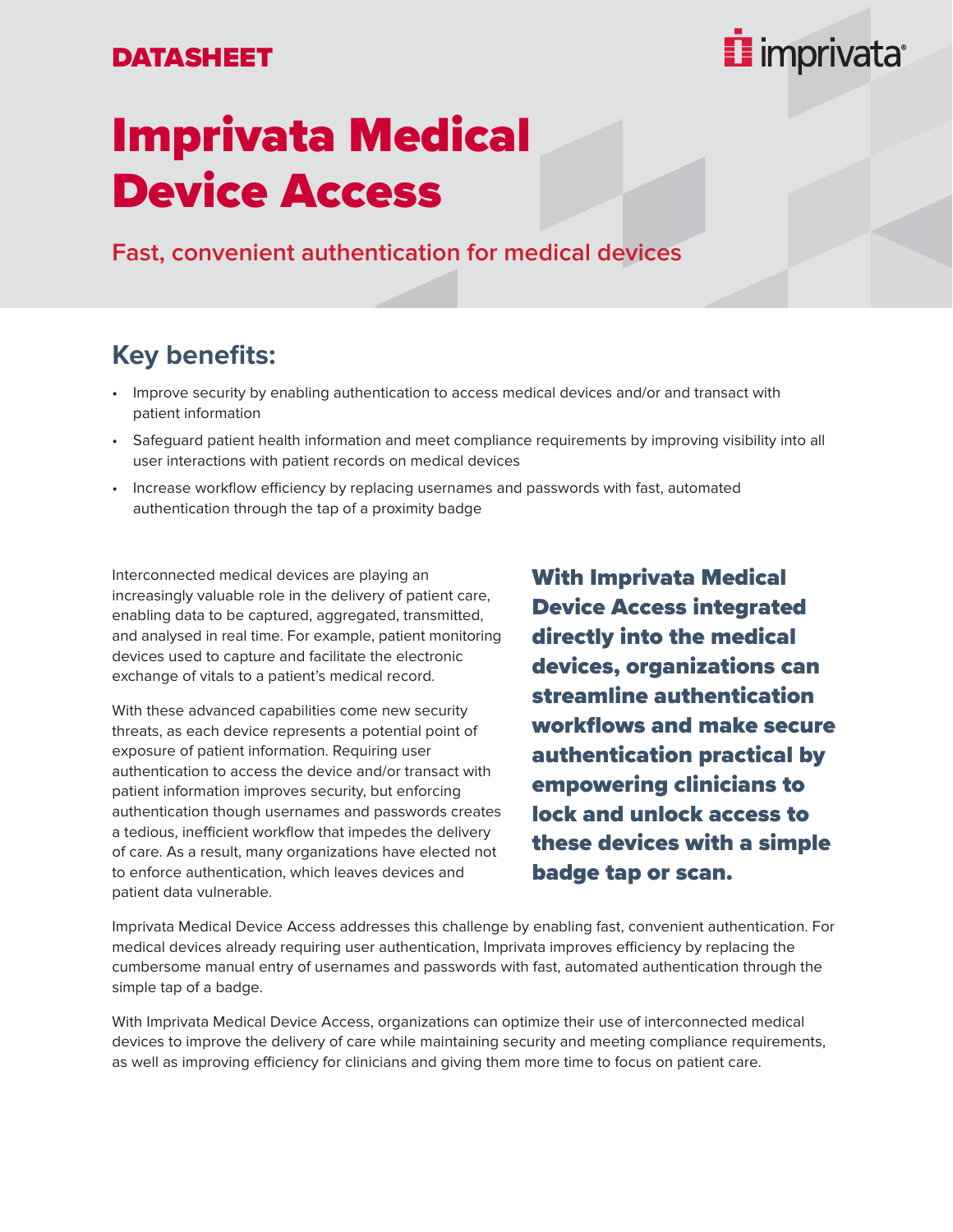# **Seamless integration with leading medical devices**

Imprivata Medical Device Access offers productized API-level integration with the leading medical devices to streamline the authentication workflow for clinicians. A single instance of Imprivata Medical Device Access will work across the ecosystem of medical devices, giving clinicians a consistent experience while reducing the total cost of IT ownership.

Imprivata works with leading medical device manufacturers such as Welch Allyn, Capsule Tech, and Howard Medical to better enable organizations to implement foundational security best practices with modalities that are tailored specifically to clinical workflows. With Imprivata Medical Device Access integrated directly into the medical devices, organizations can streamline authentication workflows and make secure authentication practical by empowering clinicians to lock and unlock access to these devices with a simple badge tap or scan. The integration also enables visibility into how, when, and where clinicians access and interact with patient health information on medical devices.

For added security, organizations can set policies to require two-factor authentication to access the devices. By enabling care providers to quickly and conveniently authenticate when accessing medical devices, Imprivata improves efficiency, increases clinician satisfaction, and allows for more time to be spent on patient care, all while meeting security and regulatory compliance requirements.

# **Improved security and PHI privacy**

Imprivata Medical Device Access enables tighter security protocols by making device access simple and seamless for clinicians. With Imprivata, organizations can lock down network-connected devices and enforce stronger regulation for password complexity, session time-outs, auto-lock functionality, and more without impeding on clinician productivity.

## **Convenient user authentication**

Imprivata Medical Device Access provides strong authentication via a multitude of flexible modalities to replace the need for manual entry of usernames and passwords when accessing medical devices.

# **Comprehensive auditing and reporting**

Imprivata Medical Device Access offers detailed reporting capabilities to establish a secure, auditable chain of trust for medical device access. Imprivata Medical Device Access gives organisations better visibility into how, when, and where clinicians access and interact with patient health information on medical devices.

# **Imprivata Medical Device Access**

Imprivata Medical Device Access is part of a comprehensive identity and multifactor authentication platform for fast, secure authentication workflows across the healthcare enterprise. Imprivata Medical Device Access combines security and convenience by enabling fast, secure authentication across enterprise workflows while creating a secure, auditable chain of trust wherever, whenever, and however users interact with patient records and other sensitive data. Imprivata is working with leading medical device manufacturers such as Welch Allyn, Philips, and Capsule to better enable organizations to implement foundational security best practices with modalities that are tailored specifically to clinical workflows.